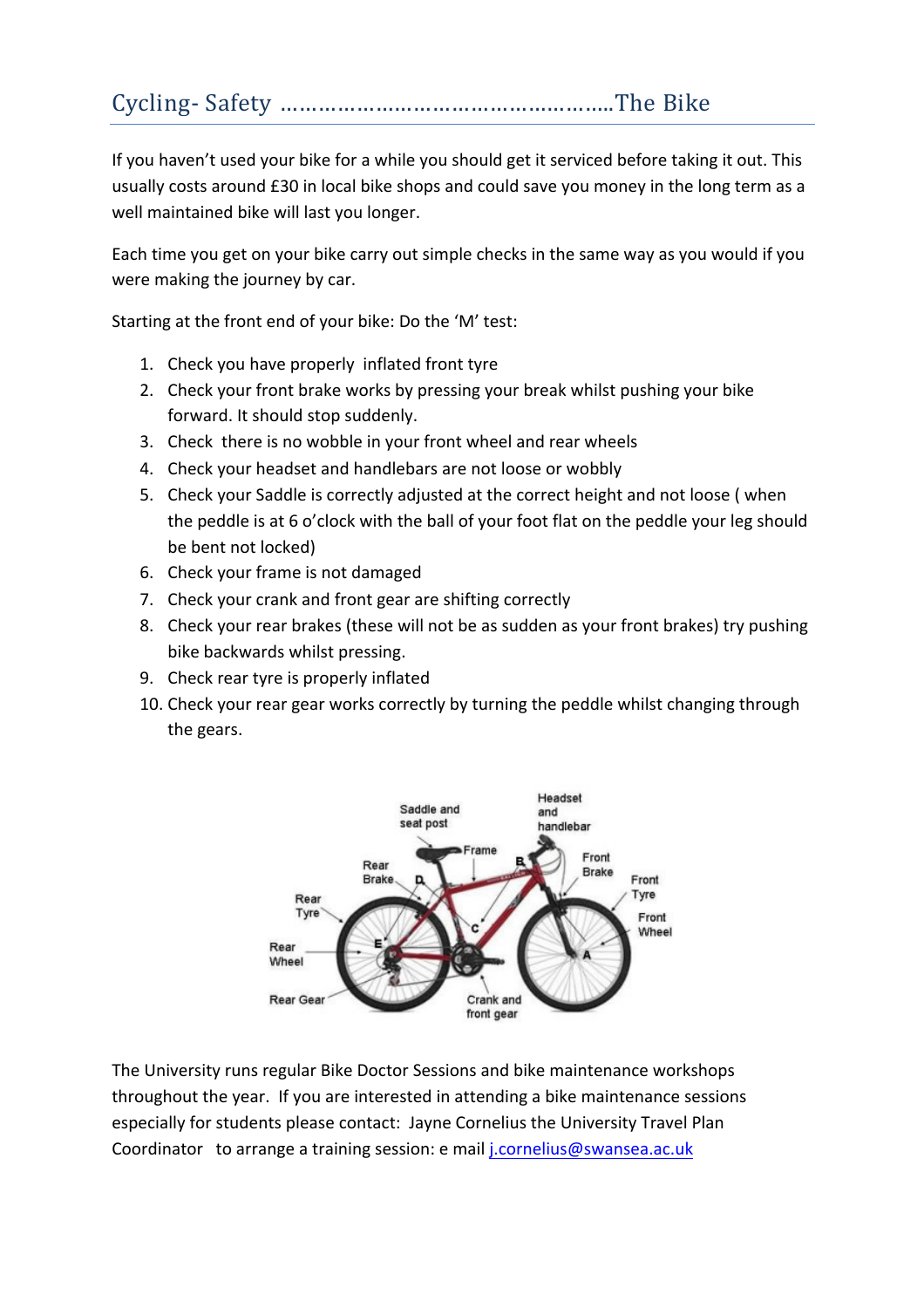## Cycling- Safety-------------------------------------------------And You

If you are thinking of Cycling to either the Singleton or Bay Campuses you will find a large number of cycle racks available for you to lock up your bike.

The route between Singleton Park Campus and Bay Campus is off road and is part of the National Cycle Network NCN Route 4. This is a dedicated Walking and Cycling Route so watch out for other users of the path. As it is off road it is always a good idea to Cycle in pairs or groups and to always carry a mobile phone and puncture repair kit with you. We recommend you always wear a properly fitted cycle helmet whether cycling on or off road.

Why not take advantage of the University Budi scheme which was set up to help students and staff to set up Bicycle user groups (BUGS). These are groups of likeminded people who want to travel together by bike rather than on their own. Setting up a group is easy!

## **It is as easy as 1, 2, 3**

- 1. Register for FREE on www.swanseauni.liftshare.com
- 2. Search for a colleague going your way (click on the student button)
- 3. Share your journey

With the Budi scheme Cyclists and Walkers can join the scheme too by registering in the same way as a car sharer but choosing the Walk or Cycle option.

If you need help or advice in setting up a BUG then contact the University Travel Plan Coordinator who will be happy to help. E mail *j.cornelius@swansea.ac.uk* 

When travelling around Swansea especially in the dark or in poor weather conditions it is especially important to follow some simple safety rules.

- 1. Know your route- take advantage of the cycle maps and information available on www.cycleswanseabay.org.uk
- 2. Find the free Cycle journey planner on www.cyclestreets.net
- 3. Get the free downloadable App : CycleStreets apps now available for iPhone, Android, Blackberry 10, Windows Phone, and mobile web (HTML5)

Register your bicycle at www.bikeregister.com.

Take advantage of the bike marking sessions run by the local police.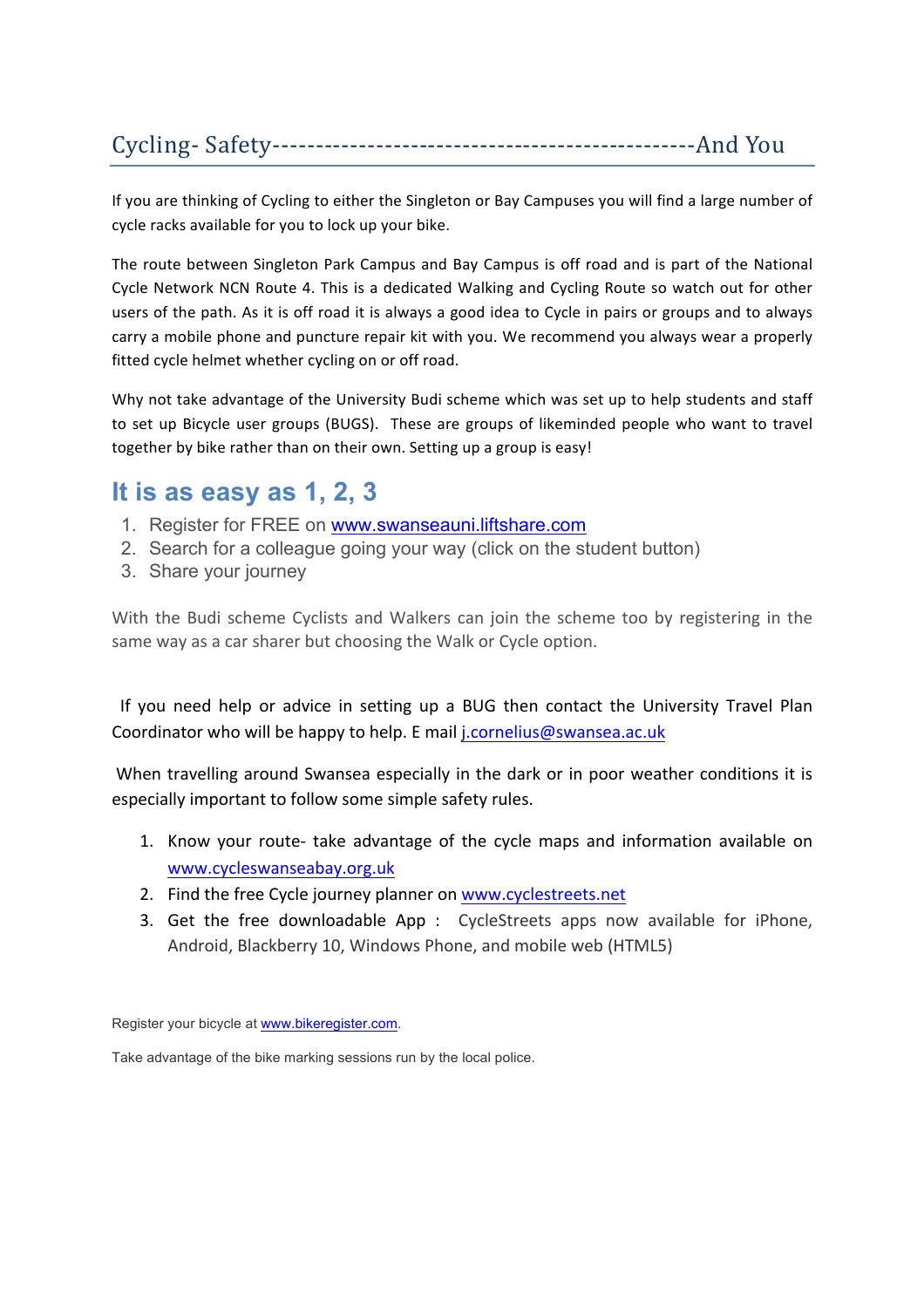# Cycling- Security ……………………………………………..The Bike

Buying a bike and riding it is just the start! Don't forget there are always others who would also like to ride your bike and without your permission. To keep your bike safe and secure and also to have a much higher chance of getting your bike back if it is stolen follow the 3 simple  $'ART'$  of Cycling rules:

Follow the steps below to continue to enjoy riding your bike:

## **It is as easy as 1, 2, and 3**

- 1. Always lock your bike using the picture below as a guide to one of the numerous bike racks at the University Campuses.
- 2. **R**egister your bicycle at www.bikeregister.com.
- 3. **T**ake advantage of the bike marking sessions run by the local police.



Bike security events organised by Swansea University in partnership with the local police will be advertised throughout the year.

For further information contact: Jayne Cornelius the University Travel Plan Coordinator. E mail: j.cornelius@swansea.ac.uk

# **Using the Rear Triangle**